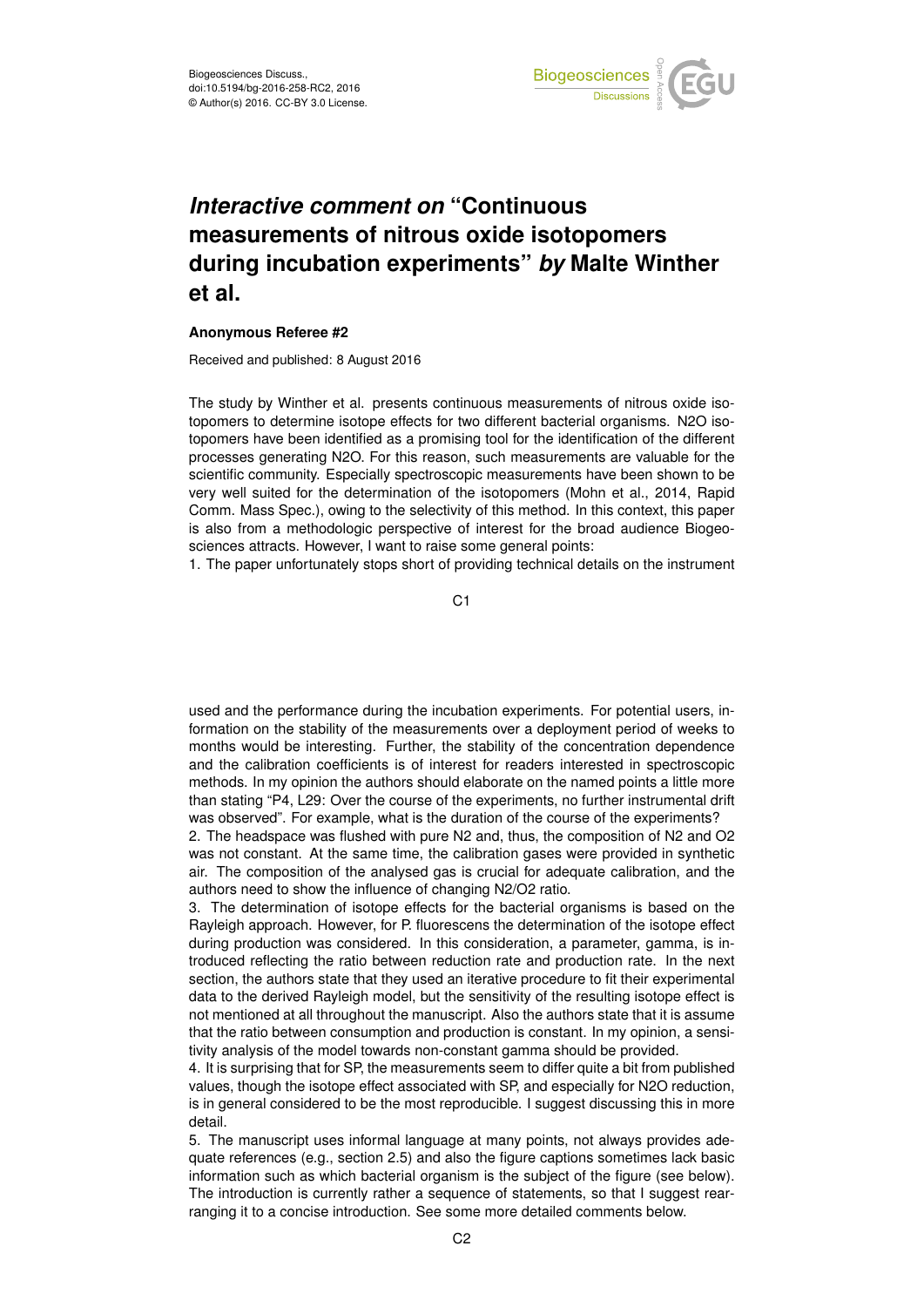**Title** ok

Abstract

P1, L1: "feed-back loop": global warming is not necessarily enforcing global N2O emissions per se. Please explain the feed-back loop mentioned.

P1, L3/4 sounds odd. I suggest "A rare 15N atom can substitute the abundant 14N atom either at the central or terminal position in the linear N=N=O molecule."

P1, L6: Please also define site preference

Introduction

The introduction draws an arch from isotopomers to climate change. This needs to be specified as currently the capabilities of quantitative source partitioning still need to be proven.

P2,L5: point (1) sounds odd. I suggest "(1) enhanced radiative forcing with N2O being the third most important GHG". Further, e.g. is followed by a comma. Please change all e.g. to e.g.,

P2,L9: Please make clear that there was a positive correlation.

P2,L13/14: Please elaborate more in how isotopomers can help understanding climate change. The radiative forcing is almost exclusively due to 14N14N16O and, as said before, atmospheric N2O concentration is correlated.

P2,L24/25: I suggest starting the d-value description form the generic d15Nsample: "The isotopic composition of a sample is usually reported as d-value which represents the deviation of the elemental isotope ration R in the sample from a reference material. Delta values can be calculated for bulk N2O as well as for d15Na and d15N beta. " Please refer to AIR-N2 as standard material.

P2,L27: Park et al is not suited for the definition of SP. It was introduced in 1999 by Brenninkmeijer and Röckmann (as indicated in the text) and by Toyoda and Yoshida, Annal. Chem 71, 4711-4718. I think these two publications deserve the credit for SP. P3, L2: It sounds like denitrifying bacteria exclusively produces N2, which is not the case. Please rephrase.

C3

P3, L14-17: Is it a method application or investigation of different bacteria? The latter is not really new.

Materials and Methods

P3, L22: Please change spectrometry to spectroscopy. The paper reports on a spectroscopic method.

P5, L30: The incubation chamber's headspace was flushed with pure N2 to create anaerobic conditions. However, the calibration gases are N2O in synthetic air. For spectroscopy, the gas matrix is of importance as it affects the line shape of the investigated gas. Please show the influence of increasing N2 content on determined isotope ratios at constant N2O concentration. It is fundamental to address gas matrix in such an experiment.

P6, L7-8: Though this statement addresses the concern raised above, but actually it is not only O2 spectral lines that affect the measurements, but also the collision partner itself. For this reason, the authors need to show empirical evidence here that the effect of a changed gas matrix did not change the determined isotope ratio (as described above).

P6, L12: Equation 3 is given with Rs and Rs,0, whereas L12 refers to "reactant". The "s" in Rs,0 stands for substrate. In my opinion, it is easier to follow if the abbreviation would be the same as the word used. Thus, I suggest using "substrate instead of reactant"

P6, L22: The term isotope enrichment for the bulk is a little confusing here. For normal isotope effects, the accumulated product is depleted compared to the initial substrate. In this context, the section head 2.5 "Analysis of isotope enrichment" is also not ideal. As far as I can see the whole section aims at the determination of the isotope effect. I suggest using "Determination of isotope effects" as section head and introduce epsilon as isotope effect, which is from my point of view the agreed term (this also refers to line 15/16).

P7, L2: in equation 8, the correction term is not specified, however the isotope ratio is. I assume, the correction term needs a subscript identifier as well, e.g., a or b. In